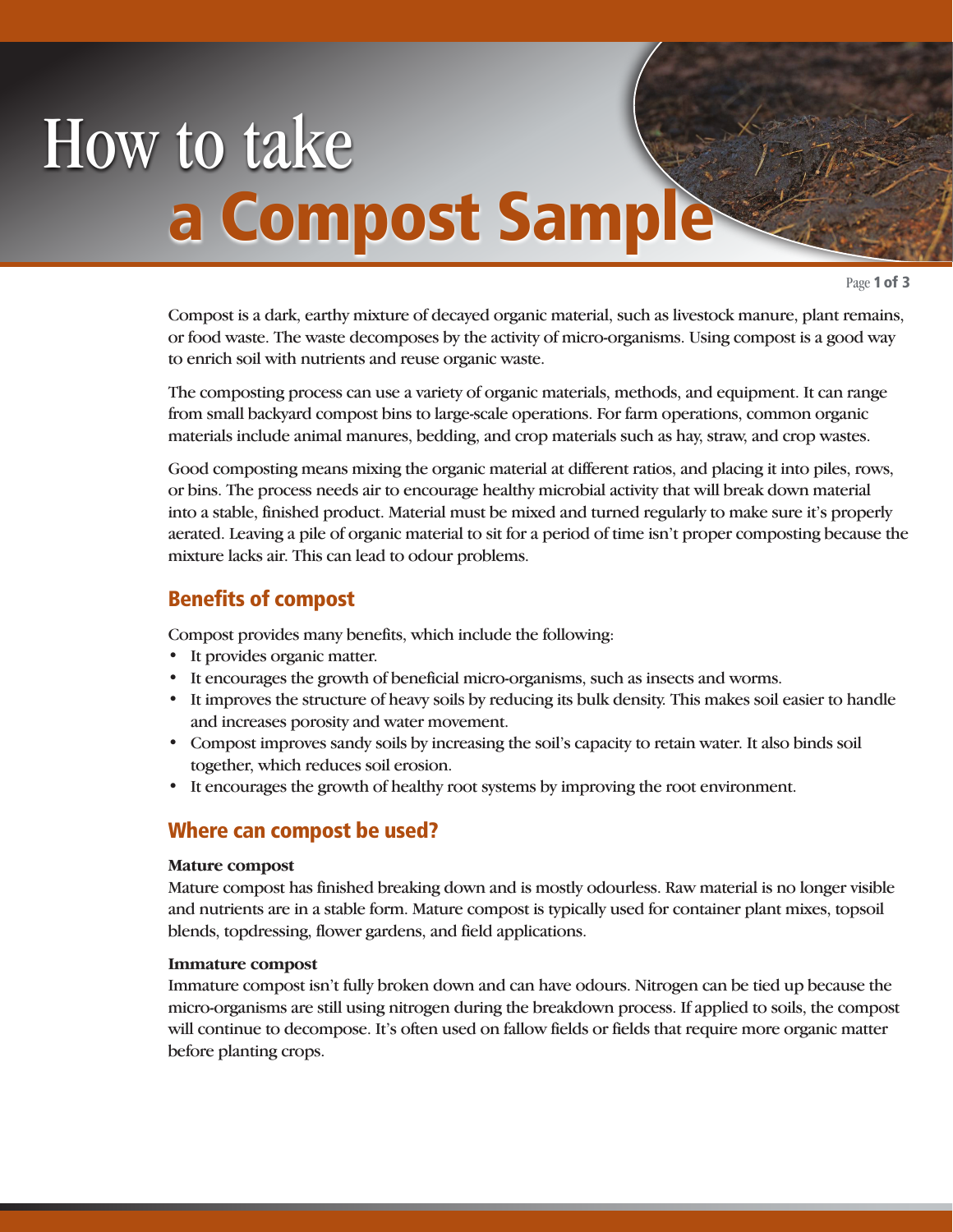# What's in your compost?

It's important to know what's in compost before using it as a nutrient source. The nutrient content is very different from the original organic material source. As carbon breaks down and water evaporates from the pile, the volume of the material can decrease by up to 60 per cent and some nutrients can become more concentrated.

For example, ammonium nitrogen is lost during the compost process while organic nitrogen converts to a more slowly released form. In the first year, nitrogen in compost can be in a form that's only 15-20 per cent available to the crop.

# How to sample compost

### Equipment required

- Clean, residue-free plastic container
- Spade or pitchfork
- Plastic bags or containers
- Permanent marking pen
- Front-end loader or compost turner if compost piles are large
- General sample submission form

\*Submission forms can be obtained from the NSDA Laboratory, the Agriculture Regional Offices, or online at www.gov.ns.ca/agri/qe/labserv and click Analytical Lab.

## Taking a compost sample

- Collect 10–15 subsamples throughout the compost pile.
- Use a bucket loader for large quantities of compost. This will help cut the compost into sections for easier sampling.
- Take samples from different depths within the pile.
- Don't take samples from areas that are wet or from the surface of the pile.
- Use a large plastic container to mix the subsamples together thoroughly into one final sample. The final mixed sample should be about one litre in size. This is the sample that is sent to Laboratory Services.
- Don't use glass containers that can break during the freezing process or during transportation to Laboratory Services.

# Taking samples from different composting operations

Depending on how compost is stored and processed, follow these additional tips to take the best sample possible.

## Compost Bin

- Remove the cover and sides of the bin.
- Mix the compost well before taking subsamples. You can use a spade or a pitchfork.



Fig. 1 Compost bins